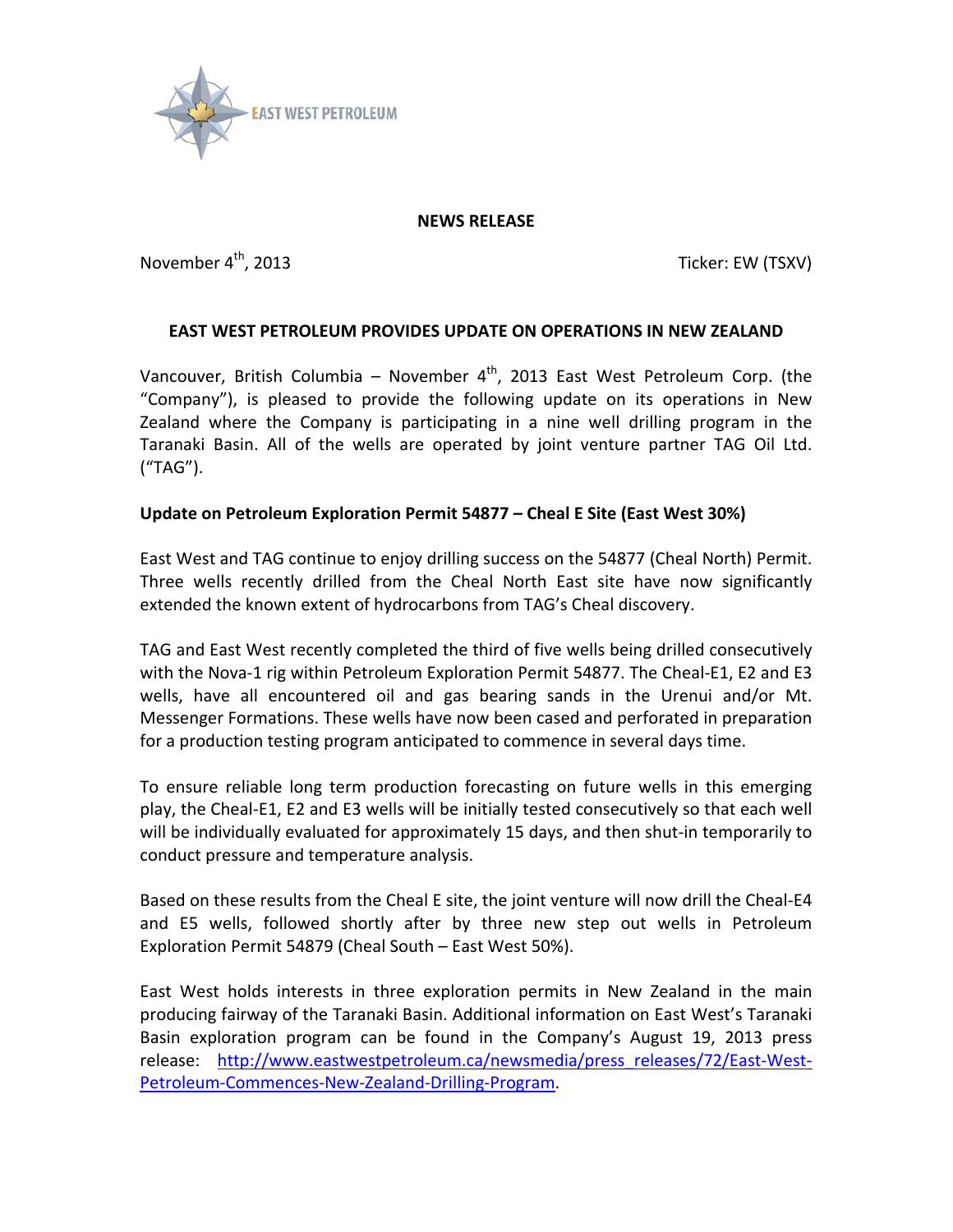David Sidoo, CEO of East West Petroleum, commented, "Our technical team and I are very excited to be part of such a busy operational program that has been conducted to date without compromising safety. We are seeing some very encouraging results on the first three wells drilled on PEP 54877 and with a continuous drilling program, combined with a permanent production facility at Cheal-E site already built with capacity to test and place our successful wells on to permanent production, East West is about to take a big step from a pure exploration company to a cash-flowing producer within a year of entering New Zealand with TAG Oil as our partner. Like TAG, we are very excited with the program we have underway in New Zealand, our team is understanding the Taranaki basin geology and we look forward to establishing new production and reserves immediately while we continue to grow via the drill-bit."

#### **Update on management changes**

East West announces that Mr. Barry Chovanetz is no longer employed with East West and Dr. Marc Bustin and Dr. Amanda Bustin are assuming his duties.

## **About East West Petroleum Corp.**

East West Petroleum [\(http://www.eastwestpetroleum.ca\)](http://www.eastwestpetroleum.ca/) is a TSX Venture Exchange listed company established in 2010 to invest in international oil & gas opportunities. East West has built a diverse platform of attractive exploration assets covering an area over 1.6 million acres. In New Zealand, East West holds an interest in three exploration permits near to existing commercial production in the Taranaki Basin with a nine well drilling program, operated by TAG Oil Ltd. (TSX: TAO), in progress. The Company also interests in four exploration concessions covering 1,000,000 acres in the prolific Pannonian Basin of western Romania with a subsidiary of Russia's GazpromNeft; a joint venture exploration program covering 8,200 gross acres in the San Joaquin Basin of California; an oil-prone exploration block of 100,000 acres in the Assam region of India with the three largest exploration and production Indian firms ONGC, Oil India and GAIL; and a 100% interest in a 500,000 acre exploration block onshore Morocco. The Company is now poised to enter operational phases in Romania, where it will be fully carried by its partner Gazprom-controlled Naftna Industrija Srbije in a seismic and 12 well drilling program now underway. The Company has adequate funds to cover all anticipated seismic and exploratory drilling operations through 2013.

Forward-looking information is subject to known and unknown risks, uncertainties and other factors that may cause the Company's actual results, level of activity, performance or achievements to be materially different from those expressed or implied by such forward-looking information. Such factors include, but are not limited to: the ability to raise sufficient capital to fund exploration and development; the quantity of and future net revenues from the Company's reserves; oil and natural gas production levels; commodity prices, foreign currency exchange rates and interest rates; capital expenditure programs and other expenditures; supply and demand for oil and natural